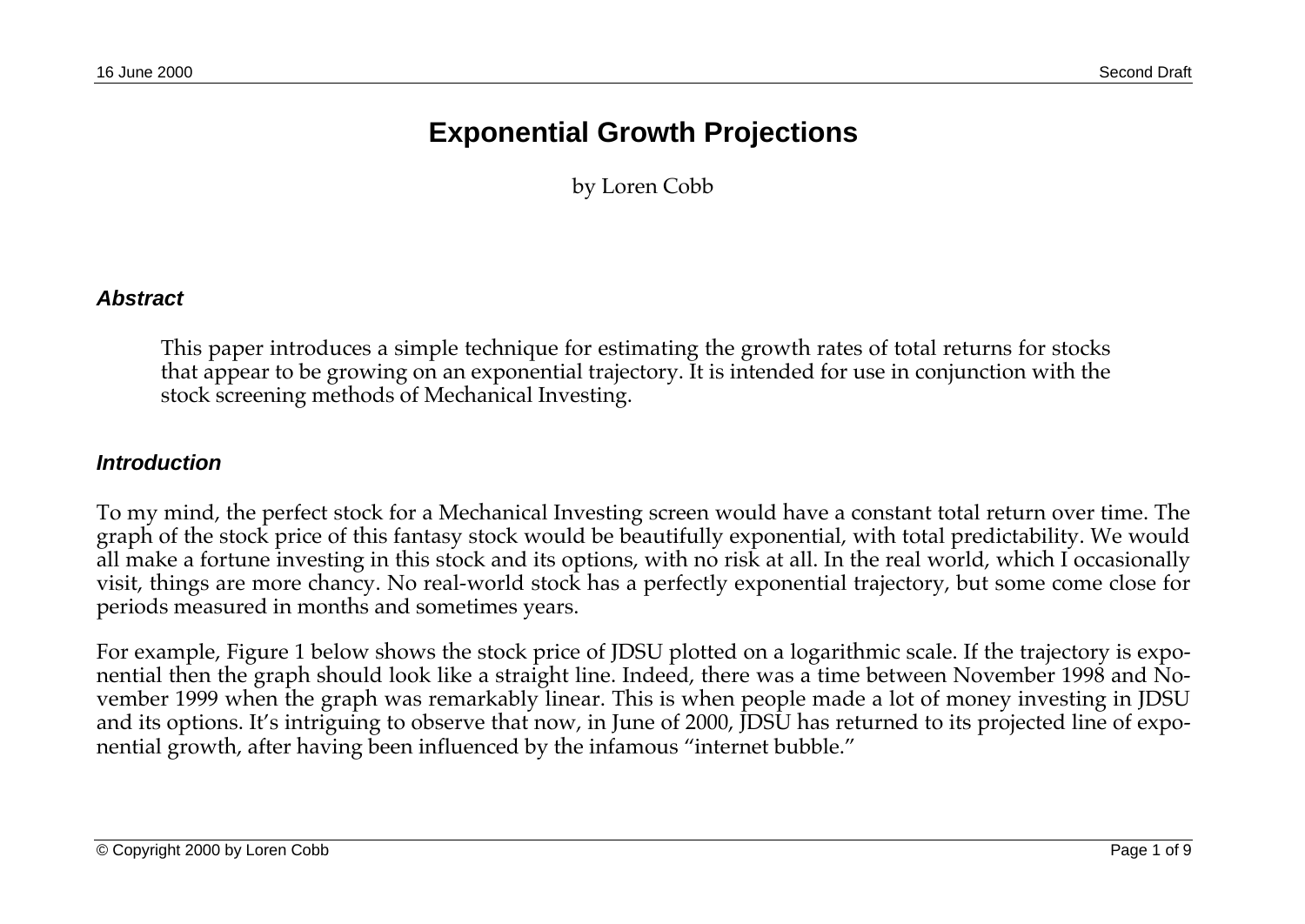

**Figure 1**: The split-adjusted stock price of JDSU on a logarithmic scale, over the last two years.

Now let's focus on the fluctuations. The week-to-week *increases* in log(Price) for a stock make a series of numbers that is of interest. The mean of this series of numbers is the average weekly gain in log(Price), while the standard deviation measures the size of the typical fluctuation. These two statistics, m and s respectively, are what we will use to make projections into the future.

Since m is the mean weekly change in log(Price), the expected weekly return is exp[m]. Over t weeks it will be exp[mt]. To convert this to a growth percentage, subtract one and multiply by 100. But this is only the expected gain. What about its variation? As a rule of thumb, two-thirds of the time the weekly gain will be in the range be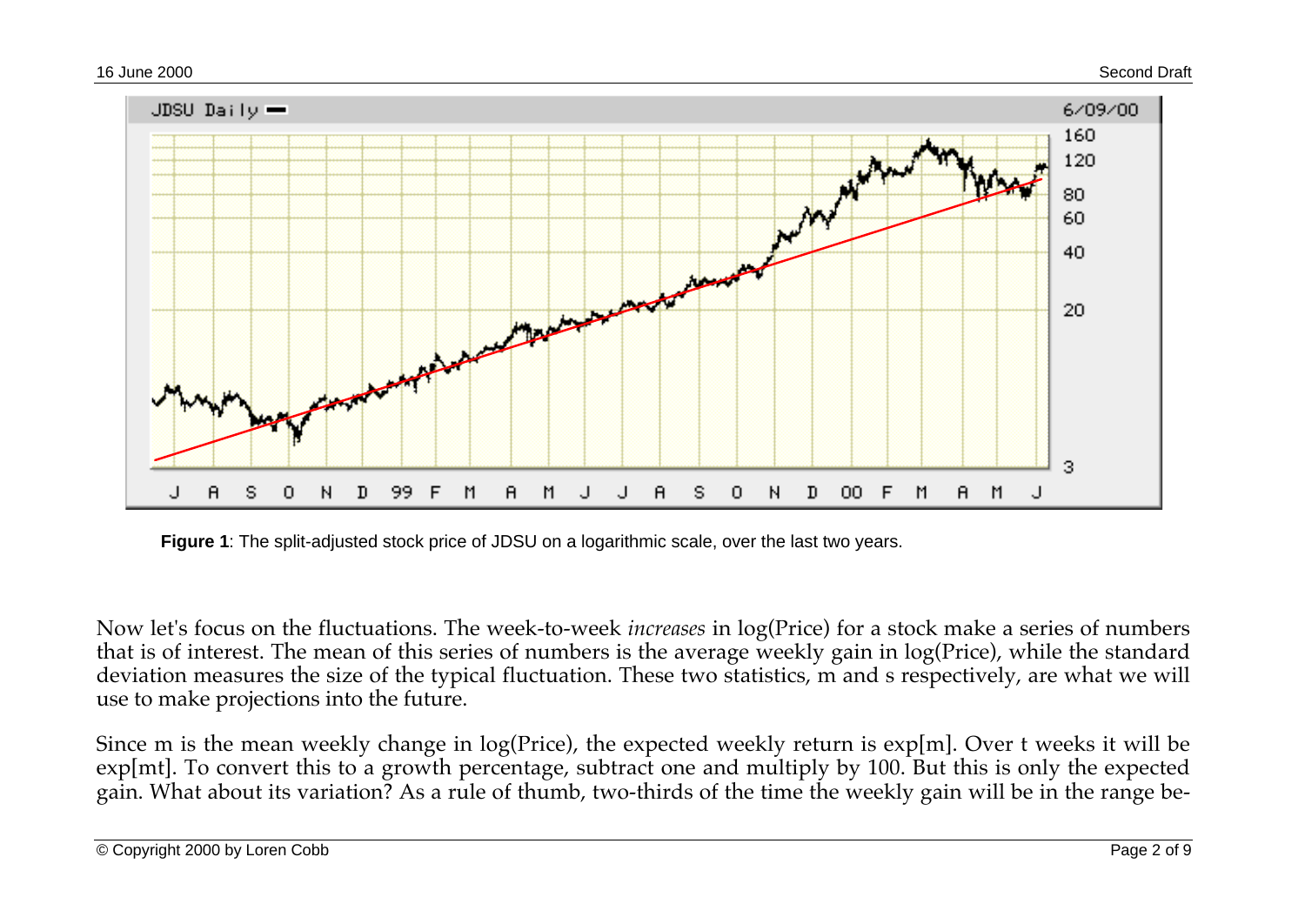tween exp[m – s] and exp[m + s]. This is why we calculated s. The range exp[m ± s] is sometimes called the *onesigma range*. (For those unfamiliar with the notation,  $exp[x]$  is just another way of writing  $e^x$ ).

To project the range further into the future, we need one additional fact about random time series. When we add two independent random increments together, as we must to project two weeks ahead, the standard deviation of the sum is **not** 2s. Instead, it is s√2. In general, when we add t independent random increments, for example to project t weeks into the future, then the standard deviation of the sum of the t increments is s√t. Therefore, the onesigma range for the return of our nifty little stock after t weeks will be between  $exp[mt - s/t]$  and  $exp[mt + s/t]$ . Again, to convert these into growth percentages, subtract one and multiply by 100.

> Anyone who wishes to see the mathematics behind these ideas in greater depth and detail should consult **Options, Futures, and other Derivative Securities, 2nd Edition**, by John C. Hull (Prentice-Hall, 1993), pp. 210-217. While this material is related to the Black-Scholes theory for pricing options, and is found within a chapter that uses the full apparatus of stochastic differential equations, it is not in itself particularly difficult or advanced.

One could reasonably call the limits of the one-sigma range "pessimistic" and "optimistic" projections. As a rule of thumb, if the stock continues to grow the way it has in the past, and if deviations from the exponential growth curve are statistically independent, then the actual rate of return will be within its one-sigma range about twothirds of the time. Pessimists will most likely be comfortable focusing on the lower end of the one-sigma range, while optimists will happily study the higher end. The bottom of the one-sigma range for growth rates has often been called the *"risk-adjusted growth rate."* Investors who focus on the *expected* rate of return can be characterized as unconcerned with the size of the random fluctuations that may affect their stock choices. In contrast, pessimists worry that the fluctuations will go against them, while optimists tend to assume that they will break in their favor.

Figure 2 shows how these projections look in the case of JDSU, projecting forward from 23 April 1999, based on six months of prior weekly data.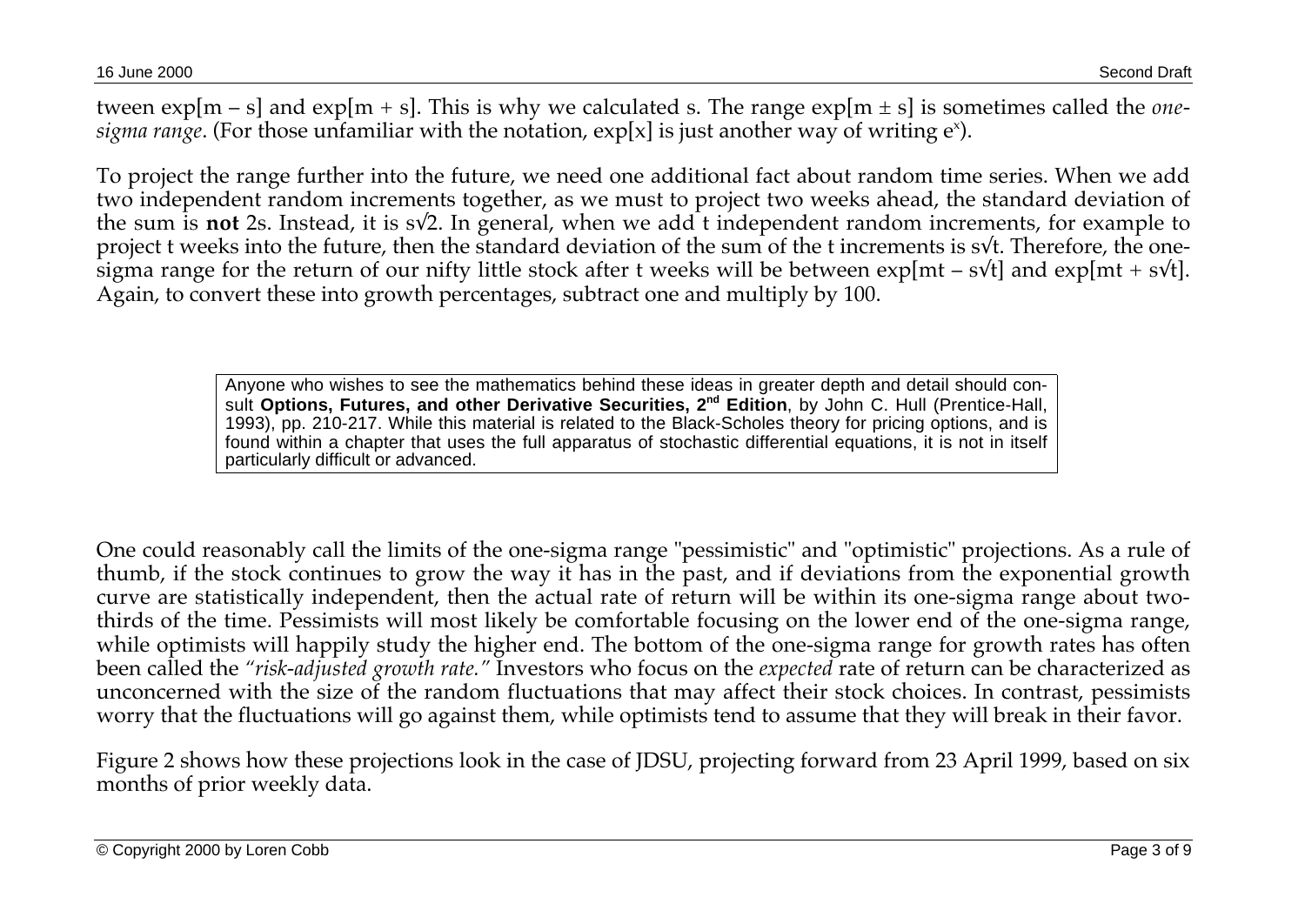

**Figure 2**: Optimistic, expected, and pessimistic projections of JDSU, from 23 April 1999. These projections are based on six months of prior data. Unlike the previous figure, which was shown on a logarithmic scale, the stock price of JDSU (split-adjusted) is graphed here on a rectilinear scale.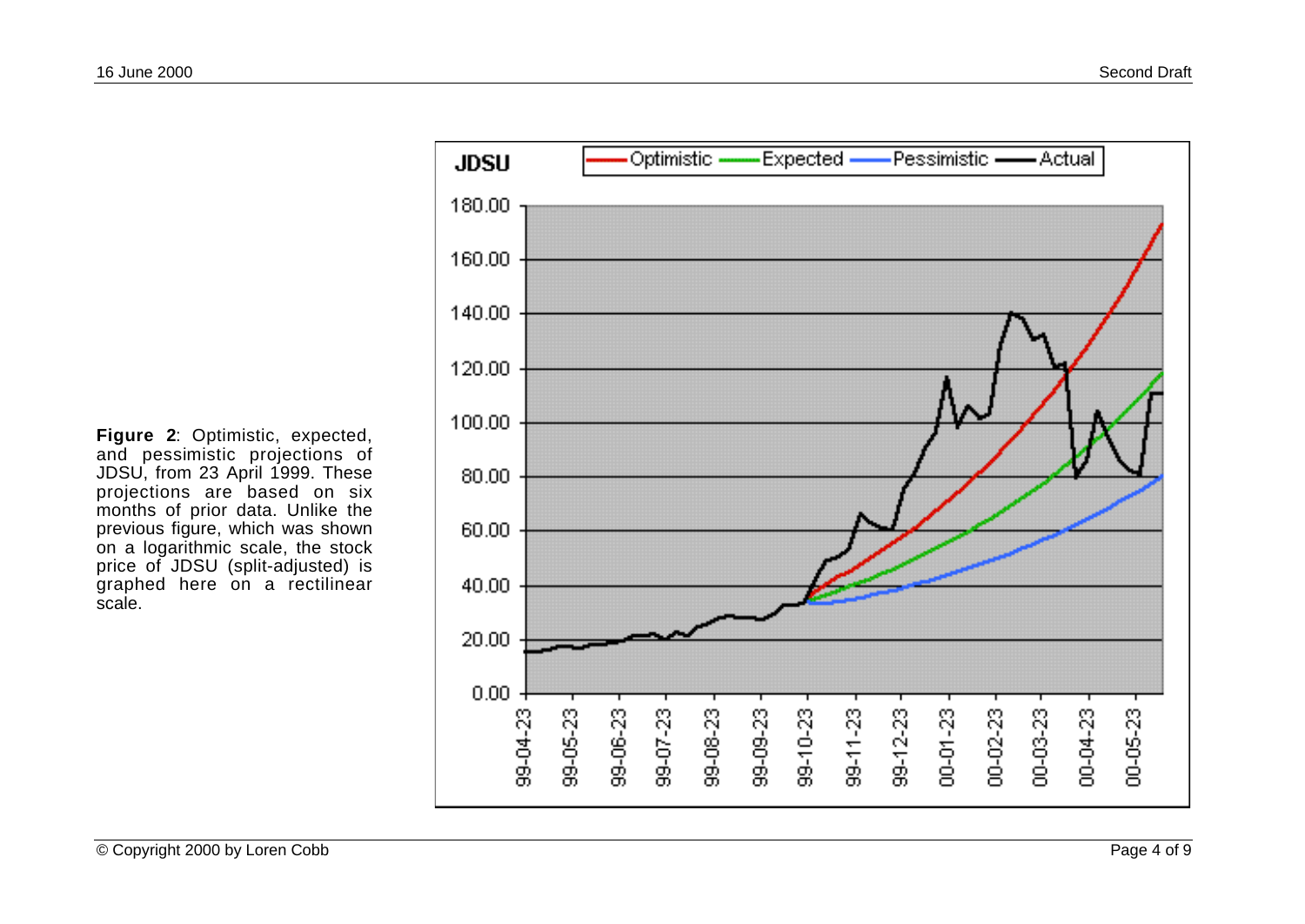I presented the JDSU case because it demonstrates an important point: even one year of almost perfect exponential growth does not guarantee that the exponential pattern will continue into the future. An investor who purchased JDSU on 23 October 1999, as many did, would have experienced first greater-than-expected growth over the next five months, then a sickening plunge, then a sudden recovery. This roller-coaster ride is what we have learned to expect from stocks that have very high relative strength (i.e. that tend to grow much faster than the overall market).

The JDSU case illustrates another phenomenon as well: serially correlated disturbances. Once JDSU had broken the pattern and diverged from its pure exponential trajectory, it engaged in quite a substantial excursion before returning to the trend. In plain English: *large external disturbances tend to last longer than one might expect, sometimes much longer.* The formulas used here to project the one-sigma range do **not** take into account the possibility of serially correlated disturbances; instead they assume that all disturbances are independent. The appropriate statistical correction will be presented later, after it has been studied and tested. Meanwhile, it would be fair to assume that the calculated one-sigma ranges are not quite as broad as they should be.

## **Method**

Projecting the growth in total return for a stock based on an exponential growth model is really not appropriate for the majority of stocks, because they simply do not grow exponentially. Some are cyclical, others are too sensitive to the overall market, and yet others grow only sporadically, with sudden lurches upward.

It is not yet clear what the best screen might be for generating candidates for exponential projections, but it is clear already that some of the Mechanical Investing screens do quite well. A stock that is steadily growing along an exponential curve is one that should make it onto one or other of the 13-week and 26-week Relative Strength screens.

With this background in mind, here in detail are the steps that I follow to project exponential growth. The Excel spreadsheet "Projections.xls" which accompanies this article is designed to implement the calculations.

1. Merge the two weekly lists of the top 10 stocks from the RS-13wk and RS-26wk screens.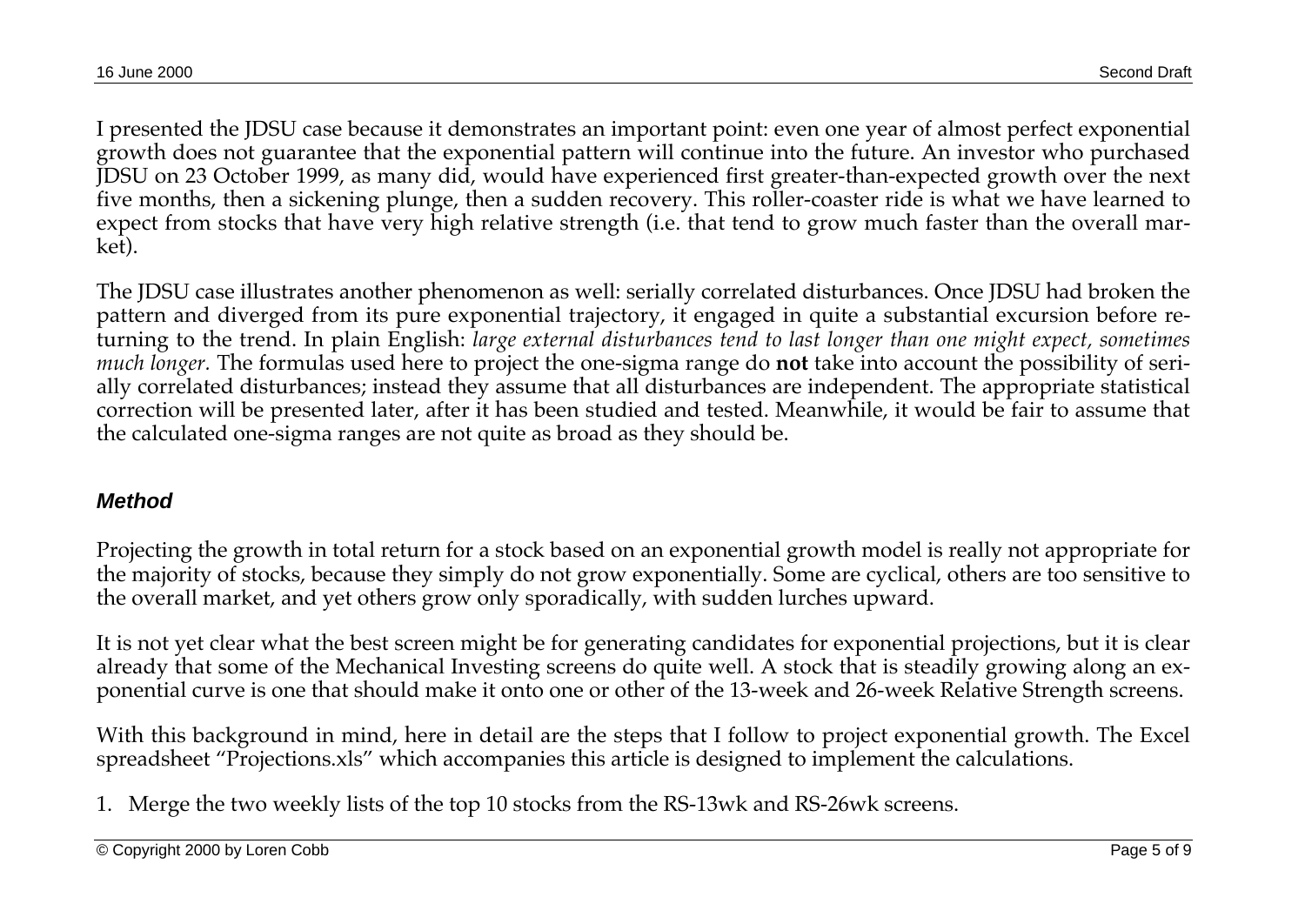2. For each stock, visit the Yahoo historical quote site to obtain a time series of data:

<http://chart.yahoo.com/d?s=>

- 3. Enter the ticker symbol and set the time interval to the preceding 6 months + 1 week. Be sure to specify weekly quotes (daily quotes are unnecessary).
- 4. Click the button labeled "Get Historical Data." You will see a table of weekly figures; some rows of the table may specify stock splits and dividends. Note that the dates given in the table refer to the Mondays of the given weeks.
- 5. Scroll to the bottom of the table, and click the button labeled "Download Spreadsheet Format." This will produce a new page with raw weekly data, separated by commas, without the extraneous rows that give dividends and stock splits. This is the data that we will use.
- 6. Select and copy the entire page (CTRL/A, CTRL/V for PCs; CMD/A, CMD/V for Macs). Open the Excel spreadsheet "Projections.xls", click on the tab (in the lower left corner) that specifies the **Temp** worksheet, and paste the page into the worksheet at the indicated cell.
- 7. Excel may or may not have placed each number in its own cell. If not, then use the "Text to Columns…" command in the **Data** menu. Be sure to indicate that the delimiter is a **comma**. This command will distribute the data values correctly, one per cell.
- 8. Select and copy the 27 numbers in the data column labeled "Close," which gives the weekly closing prices.
- 9. Move to the **Results** worksheet (click the appropriate tab at the lower left corner of the window). Note that each stock has its own row of results and data. The data begins in the eighth column. Use the "Paste Special…" command under the **Edit** menu to paste the series of closing prices into this row. When the dialog box for this operation appears, check the "Transpose" checkbox (see Figure 3 for an illustration). This will convert the series from a vertical column to a horizontal row. Click the Okay button to complete the paste. Be sure to rename the row so that the first column contains the name of the stock.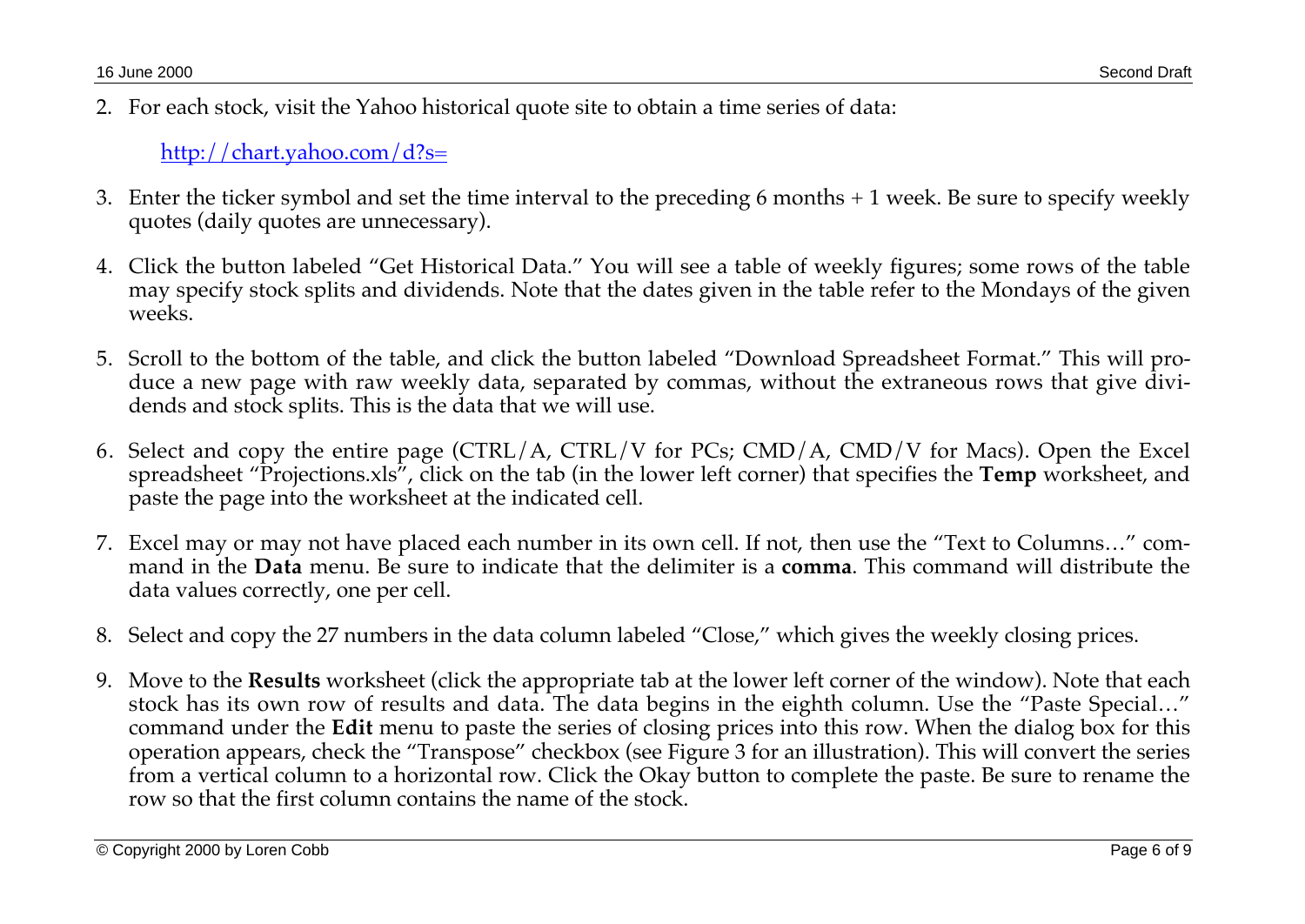| Paste Special      |                      |  |  |  |  |  |  |  |
|--------------------|----------------------|--|--|--|--|--|--|--|
| Paste              |                      |  |  |  |  |  |  |  |
| ◉ ≙⊞               | ◯ Comments           |  |  |  |  |  |  |  |
| ◯ <u>F</u> ormulas | ◯ Yalidatio <u>n</u> |  |  |  |  |  |  |  |
| O Yalues           | All except borders   |  |  |  |  |  |  |  |
| ◯ Formats          |                      |  |  |  |  |  |  |  |
| <b>Operation</b>   |                      |  |  |  |  |  |  |  |
| $\bullet$ None     | ◯ <u>M</u> ultiply   |  |  |  |  |  |  |  |
| ○ Add              | ◯ Divide             |  |  |  |  |  |  |  |
| ◯ Subtract         |                      |  |  |  |  |  |  |  |
| $\Box$ Skip blanks | <b>M</b> Transpose   |  |  |  |  |  |  |  |
| Paste Link         | Cancel<br>0K         |  |  |  |  |  |  |  |

**Figure 3**: The dialog box for the "Paste Special…" command (Macintosh version).

10. If you correctly pasted the data into a "live" row, i.e. one that has formulas for the calculations, then you should already see your results in the second through seventh columns. The mean of the weekly changes in log(Price) is in the second column, and the standard deviation in the third. The fourth through seventh columns should contain the projected growth rates. Note the cell D2, shaded in gray. You can specify the length of the projection here (the default is 52 weeks). See Figure 4 for an illustration.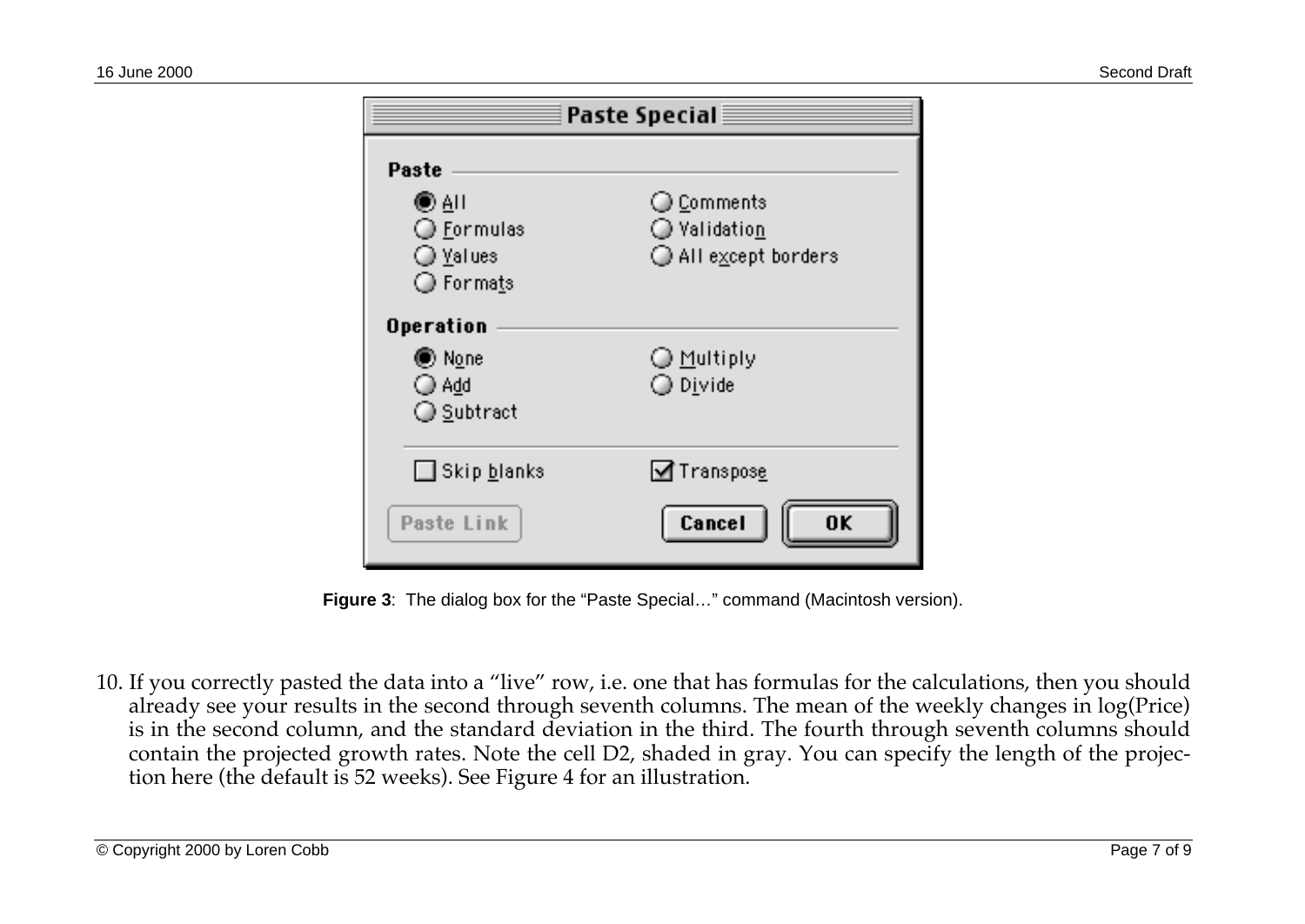| RS Projection xls $\equiv$ |        |        |        |                                                    |            |      |                     |           |  |  |
|----------------------------|--------|--------|--------|----------------------------------------------------|------------|------|---------------------|-----------|--|--|
|                            | А      | В      | С      |                                                    |            |      | G                   |           |  |  |
|                            |        |        |        | Projected Total Returns, Based on 6 Months of Data |            |      |                     |           |  |  |
| 2                          |        |        |        | <b>Weeks of Projection</b><br>52                   |            |      |                     |           |  |  |
| 3                          |        |        |        |                                                    |            |      |                     |           |  |  |
| 4                          | Symbol | Mean   |        | Sigma (-2) Sigma                                   | (-1) Sigma |      | Expected (+1) Sigma | 09-Jun-00 |  |  |
| 5                          | AD.    | 0.0200 | 0.0478 | 42%                                                | 100%       | 183% | 299%                | 35.8125   |  |  |
| 6                          | ADBE   | 0.0213 | 0.1137 | -41%                                               | 33%        | 202% | 587%                | 118.375   |  |  |
|                            | ADCT   | 0.0312 | 0.0799 | 60%                                                | 185%       | 407% | 802%                | 76.5      |  |  |
| 8                          | ADI    | 0.0370 | 0.1241 | 15%                                                | 181%       | 587% | 1580%               | 94.6562   |  |  |
| 9                          | AMD    | 0.0377 | 0.1127 | 40%                                                | 215%       | 609% | 1499%               | 87.125    |  |  |

**Figure 4**: An illustrative piece of the spreadsheet for calculating projected returns.

At this point one might be tempted to try to sort the table of results. Don't try it! All of the results will instantly change to completely invalid quantities. Instead, copy the table, paste it into a new spreadsheet, and close the current spreadsheet. This will prevent the inadvertent invalidation of results. [Note for spreadsheet wizards: this table should not be sorted because it relies on the other worksheets, which are not affected by the sort operation.]

## **Interpreting the Results**

Projections are always troublesome to interpret, because the human mind wants predictions instead. Projections are not predictions! To make a prediction from a projection, all of its assumptions must be given. Thus a defendable prediction statement based on Figure 4 might read as follows: